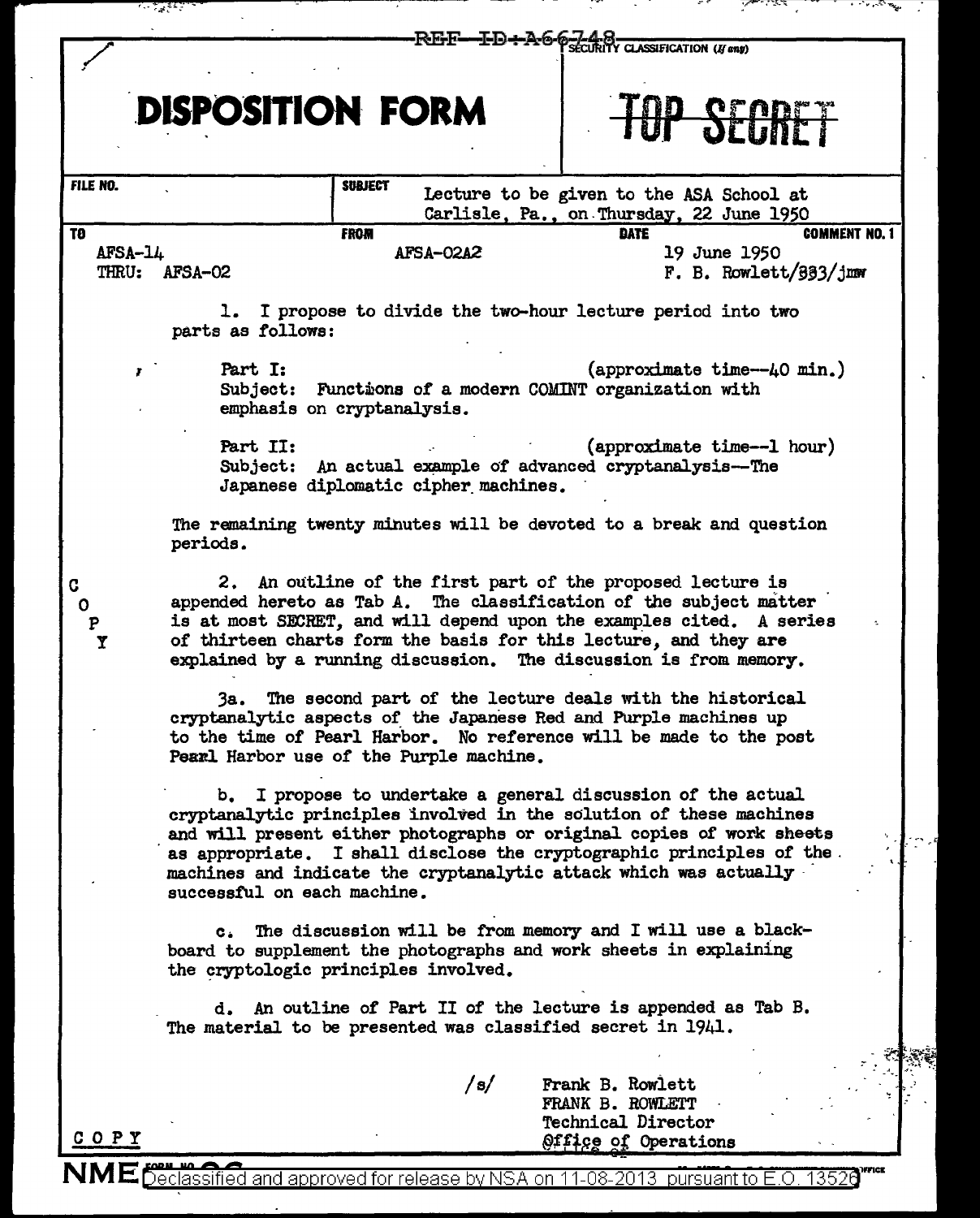# REF ID:A66748



### Part I

•'

- A. The basic missions of AFSA are:
	- l. Communication Intelligence
	- 2. Communication Security
	- 3. Communication Research and Development
- B. Definition *ot* Intelligence Mission of AFSA
- c. Statement of primary objectives of Communication Intelligence
- D. Intelligence Requirements
	- 1. Definition
	- 2. Consumers
		- a. CIA
		- b. ONI
		- c. State Department
		- d. Air Force Intelligence Division
		- e. Army Intelligence Division
		- *t.* Federal Bureau of Investigation
	- 3. Type
		- a. Long range
		- b. Current {monthly)
		- c. Spot
- E. Intercept (touched on only in reference to cryptanalysis.



COPY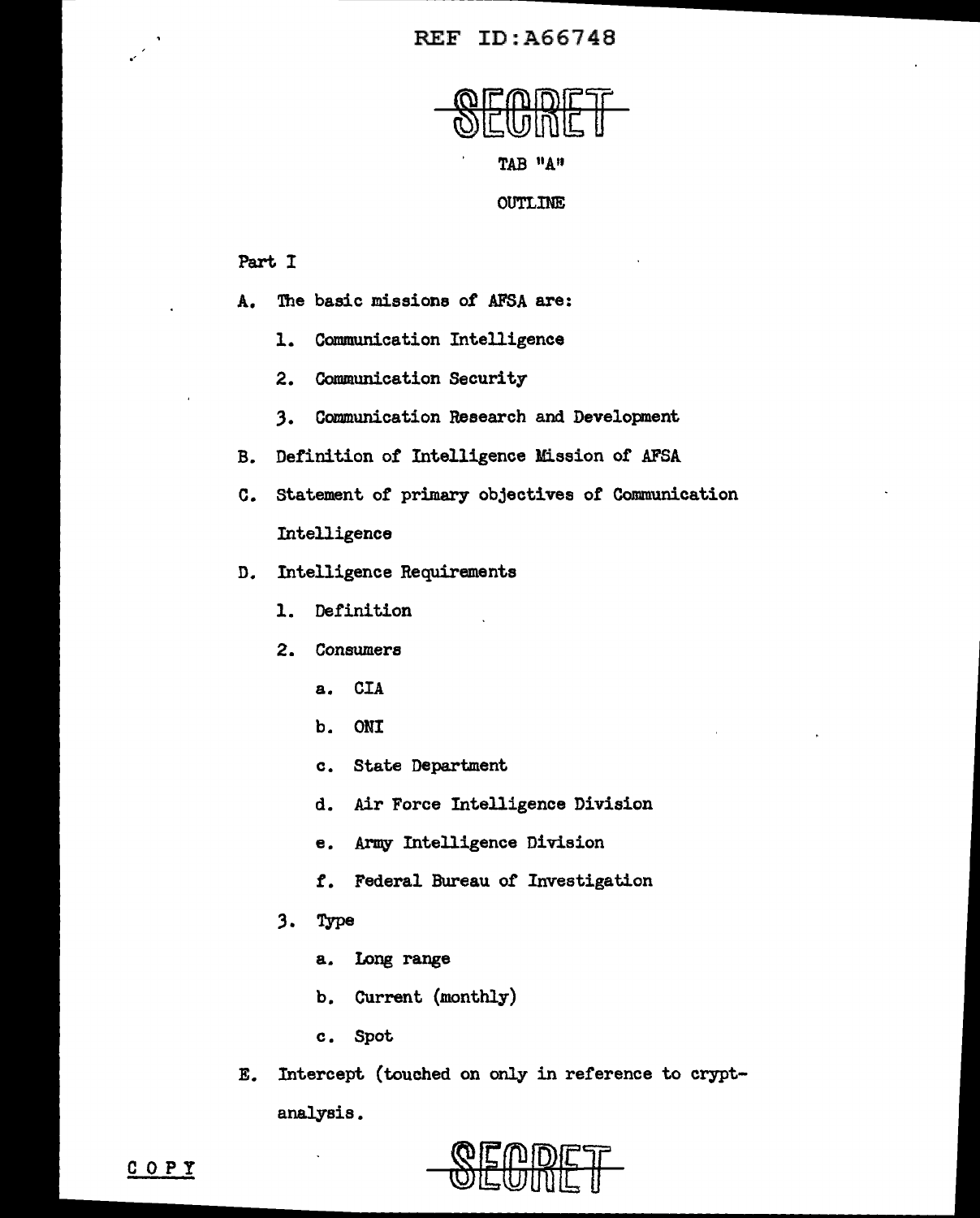

- F. Processing
	- l. Traffic Analysis
		- a. Objective of Traffic Analysis
		- b. Elements or Traffic Analysis
	- 2. Cryptanalysis
		- a. Objectives of cryptanalysis
			- 1. Determine strength and weakness of Cryptographic systems
			- 2. Effective exploitation and solution *of*  foreign cryptographic systems
			- 3. Development of security precautions for U. S. systems
			- 4. Production of communication intelligence
		- b. Elements of cryptanalysis
			- 1. Diagnosis of internals
			- 2. Techniques of attack
			- J. Key recovery
			- \_4. Production
	- 3. Translation
		- a. Code recovery
		- b. Analysis and reporting of plain text
		- a. Translation of messages
	- 4. Ancillary Services
		- a. Photographic laboratory
		- b. IBM-RAM
		- c. Collateral information
- G. Summary and Questions

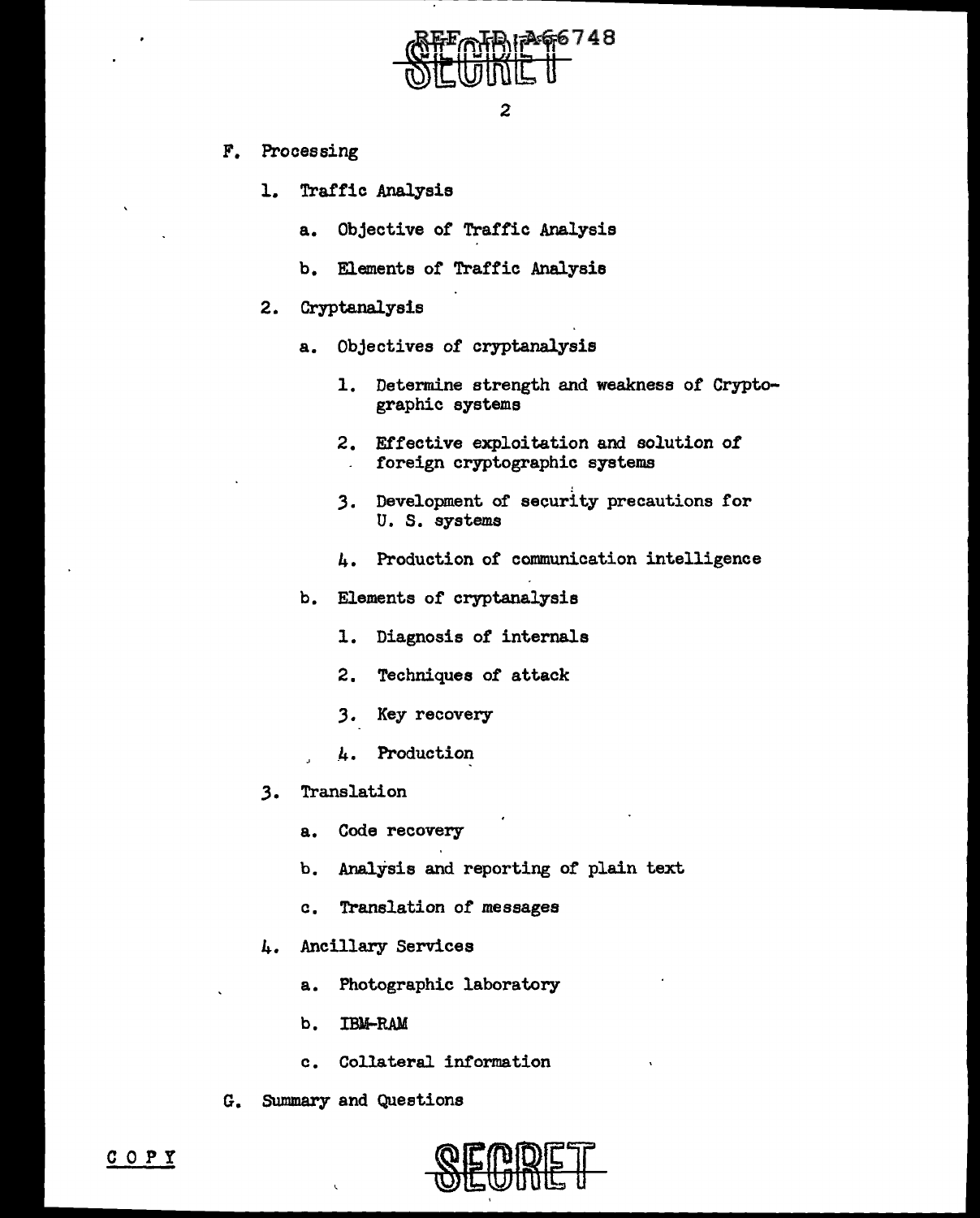#### REF ID:A66748



SUBJECT: Outline of lecture on advanced problem cryptanalysis using the Japanese Diplomatic Communications as an example.

Part II A

1. Iritroductory Remarks

2. Red Machine

a. First appearance of Japanese cipher traffic

noted in 1923.

b. Discussion of external characteristics or messages.

3. First serious effort of solution in October 1936 established the following:

- a. Text definitely cipher
- b. Repititions
- c. Change, nature unidentified, took place on

1st, 11th, and 21st of each month.

d. The basic keying element produced cycle which apparently was greater than the length of the longest \ message.

4. First message read.

a. Message of December 21, 1933 of approximately 2,000 characters.

- b. Basic Vowel relation
- c. Analysis of December 1-10 traffic 1936.

d. Determination of the "skips."

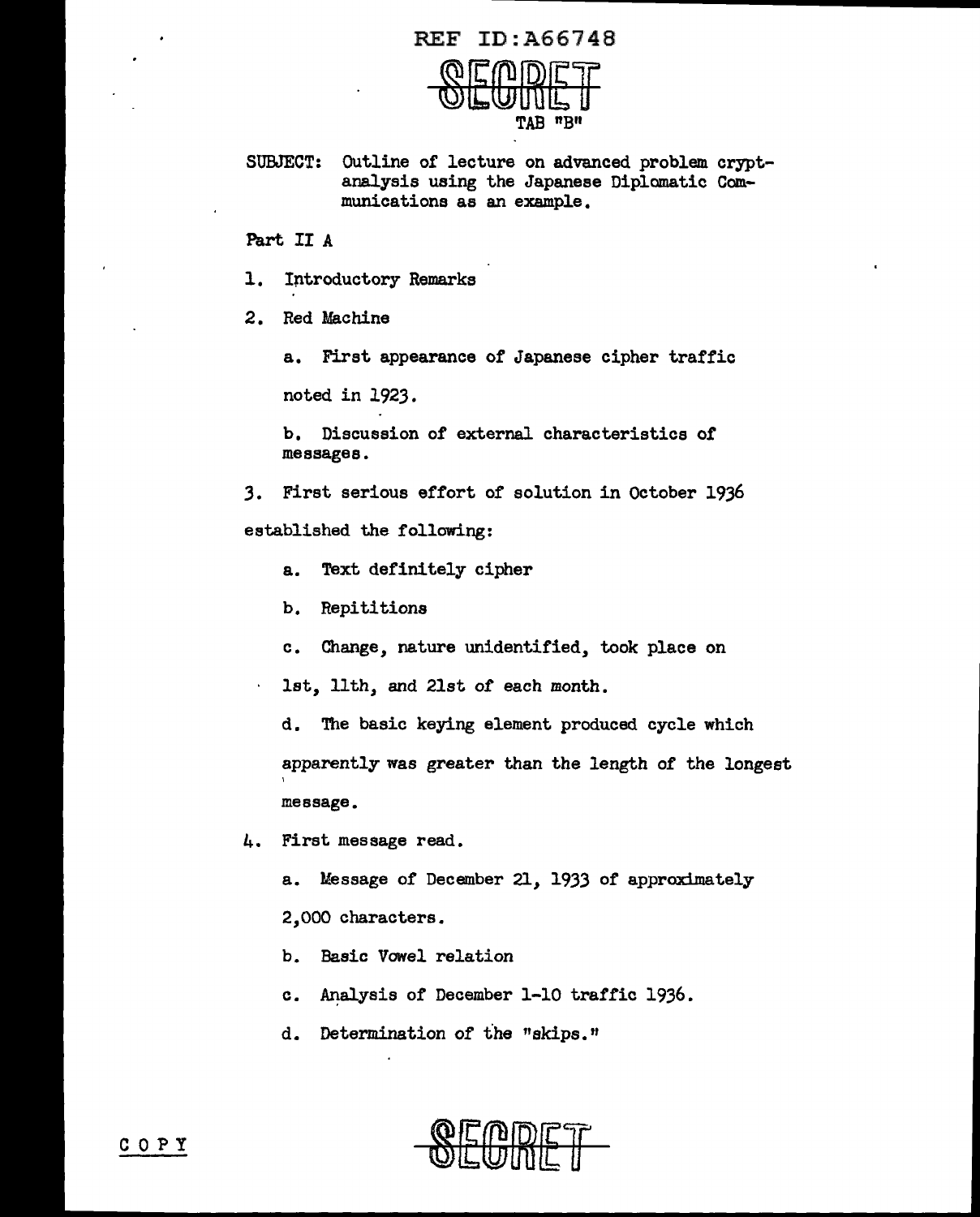

e. Recovery of sequence

Part II B

1. Purple Machine

2. New machine mentioned in Japanese traffic.

- a. Effective date.
- b. First message received.
- *3.* Preliminary examination.
	- a. "Six's" and "Twenty's"
	- b. Recovery of "Six's"
	- c. Nature of substitution
- 4. Attack on the "Twenty's"
	- a. Partial decipherment of all traffic.
	- b. Difficulties encountered
- *5.* Absence of Repetition
	- a. Non-repetitive phenomena
	- ·b. Tentative conclusions
- 6. Recovery of "TWenty's"
	- a. Discussion of homologs
	- b. Reduction of 2 messages to the same base.
	- c. Discovery of symmetric sequences
	- d. First translations
- 7. Completion of solution
	- a. Indicator study.
	- b. Discussion of the machine
- 8. Special concluding remarks.

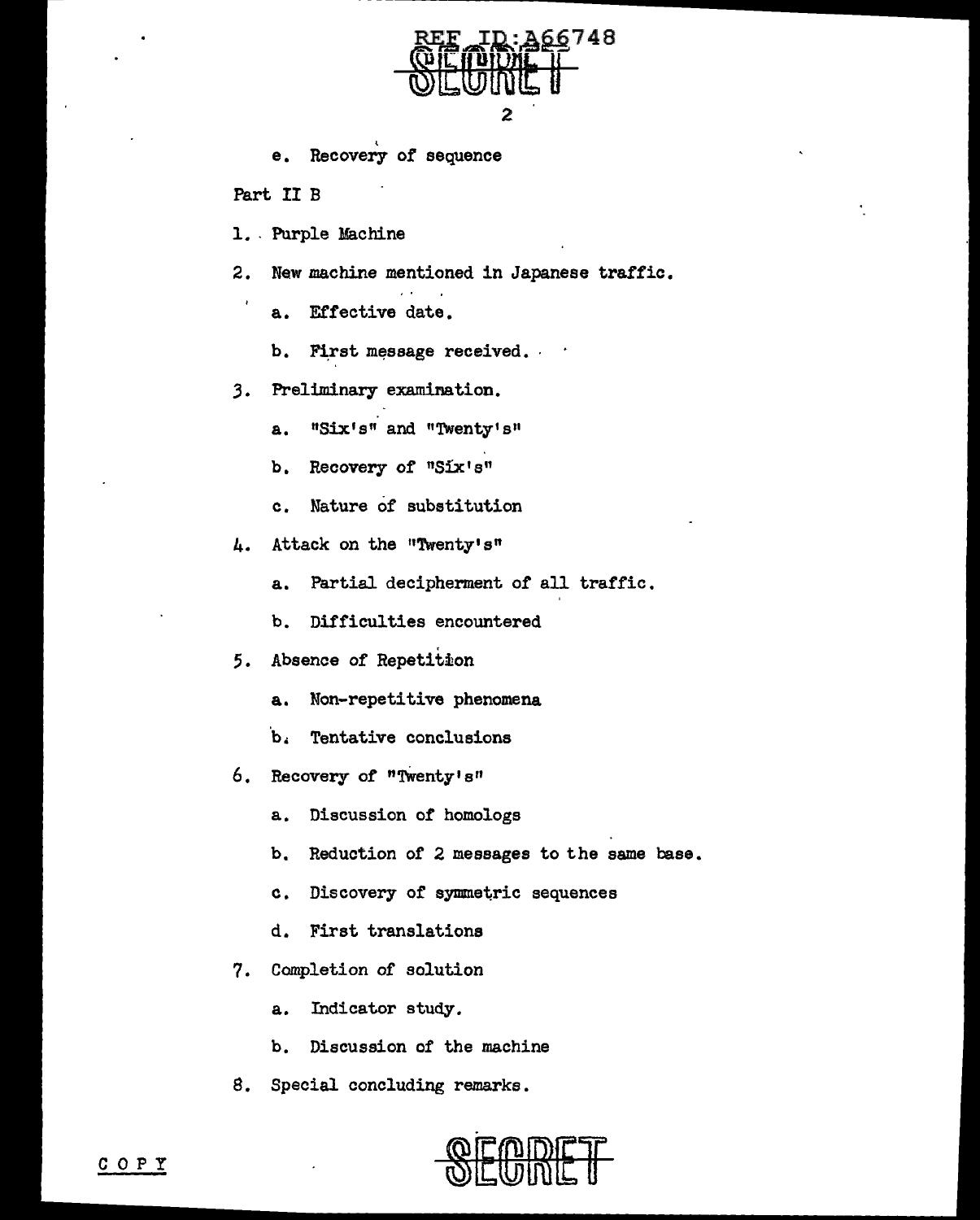

a. Interesting examples.

 $\bar{\lambda}$ 

b. Cryptanalytic estimate or the problem.

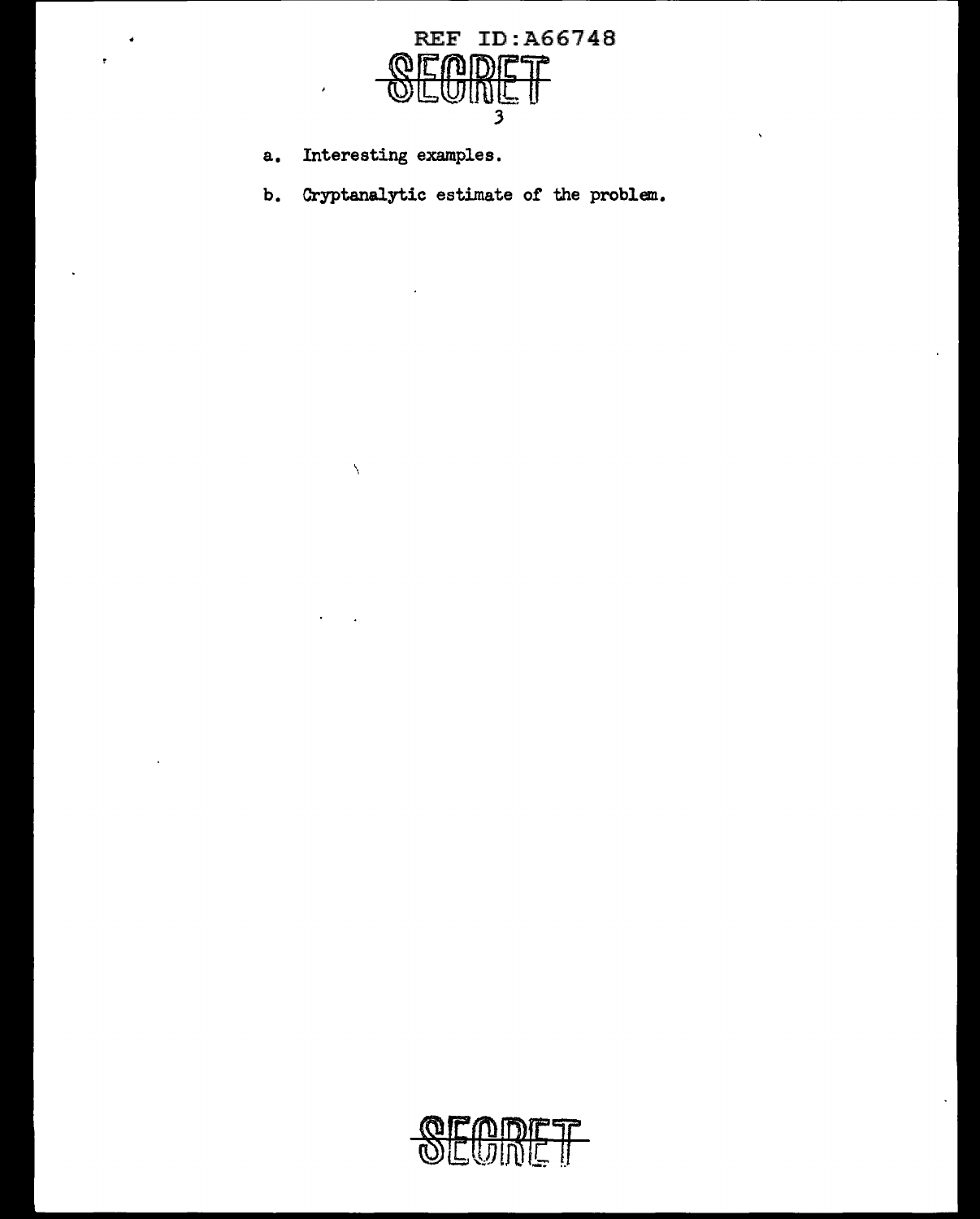

## LIST OF PHOTOGRAPHS TO BE SHOWN IN

#### CONNECTION WITH PART II

1. Clipping from Washington Post, 8 December 1941 "Japanese emissaries set fire to papers in Embassy grounds."

2. Clipping Washington Daily News, 10 December 1941 "What was in Jap's Trunks?"

3. Japanese Red Machine Commutator Photograph of actual parts of original Japanese machine.

4. Second view of Japanese Red Machine Commutator (see *3* above)

*5.* Third view of Japanese Red Machine Commutator (see *3* above)

6. American built analog of Japanese Red Machine, view 1

7. View 2 of 6 above

8. View 3 of 6 above

9. Selector switch (Six's) from original Japanese Purple Machine (Picked up in Berlin)

10. Selector seitch (Twenty's) from original Japanese Purple Machine (Berlin)

11. Another view of switch (Twenty's) shown in 9 above.

12. Photograph of·Plugboard of original Purple machine.

13. View of selector switch from original Purple machine showing wiring and index mechanism.

14. Another view of Switches of 11 above

<sup>I</sup>15. American built Analog of Japanese Purple Machine  $(view 1)$ 

16. View 2 of 15 above.

17. View 3 of 15 above showing details of cryptograph



COPY

 $\sim 100$  km s  $^{-1}$